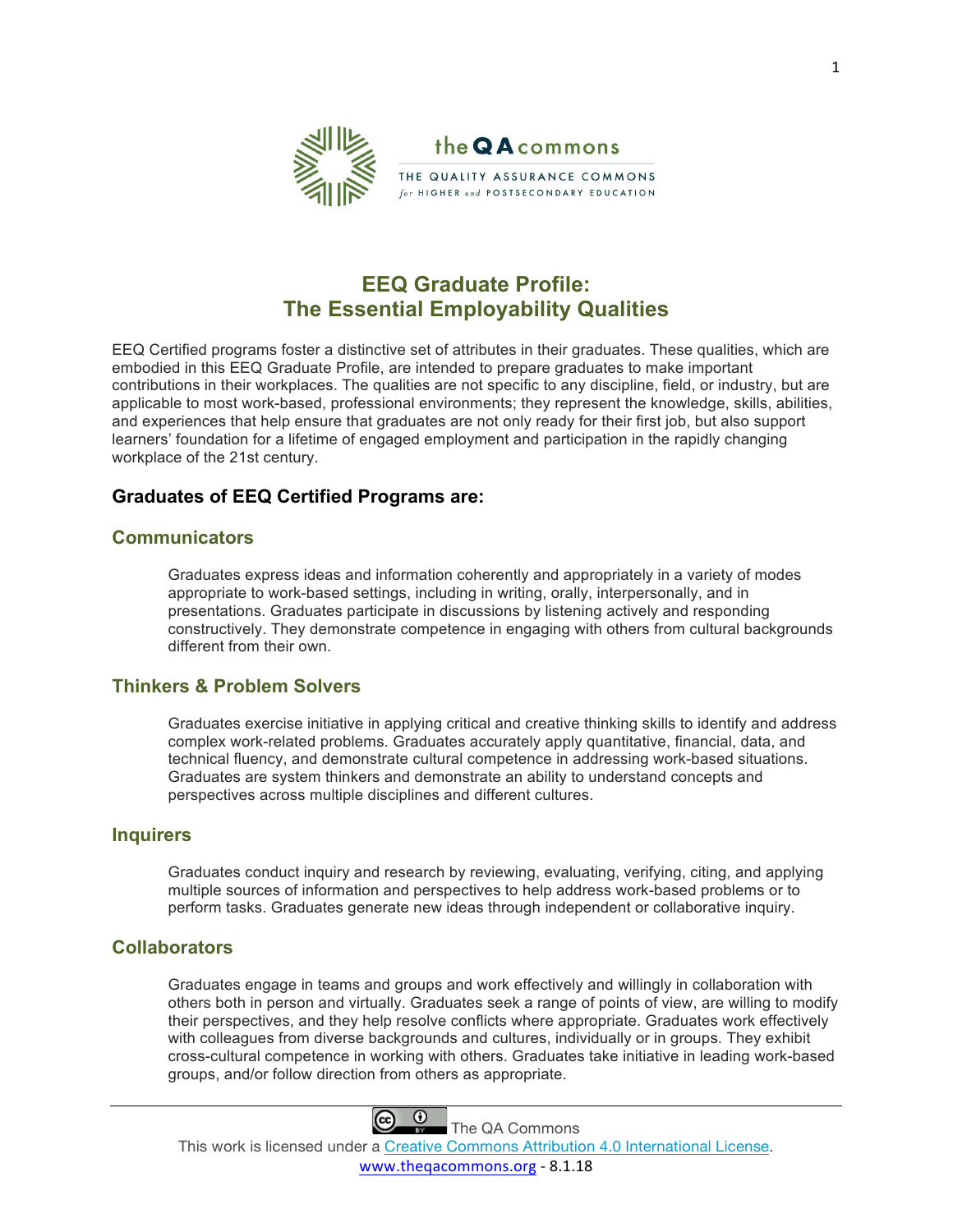### **Adaptable**

Graduates approach new or unfamiliar work-based situations and uncertainty with agility and openness. Graduates explore, learn, and apply new roles, ideas, perspectives, approaches, tools, technologies, and strategies to support their effective work-place contributions. They understand the implications of an increasingly globally interconnected world, and can work effectively across a variety of environments, cultures, and perspectives.

# **Principled and Ethical**

Graduates make reasoned, ethical decisions about work-based situations or problems. Graduates act equitably and with integrity and honesty, with a strong sense of fairness and respect for individuals, groups, and broadly diverse communities.

### **Responsible and Professional**

Graduates establish priorities and manage their time to meet the obligations of work-related assignments with a minimum of external supervision or direction. Graduates carry out their responsibilities consistently, persistently, reliably, and maintain appropriate confidentiality. Graduates take responsibility for their own actions and the consequences that accompany them.

#### **Learners**

Graduates adopt new tools (technologies or strategies) for working more effectively, analyzing work-based situations, or making decisions. Graduates continually develop themselves professionally, interculturally, and personally. They assess and understand their strengths and areas for improvement in order to support their learning and professional development. Graduates seek out and engage in formal and informal professional learning opportunities on a continuing basis and actively apply learning from these opportunities to work-related assignments.

 $\odot$ 

 $\left($